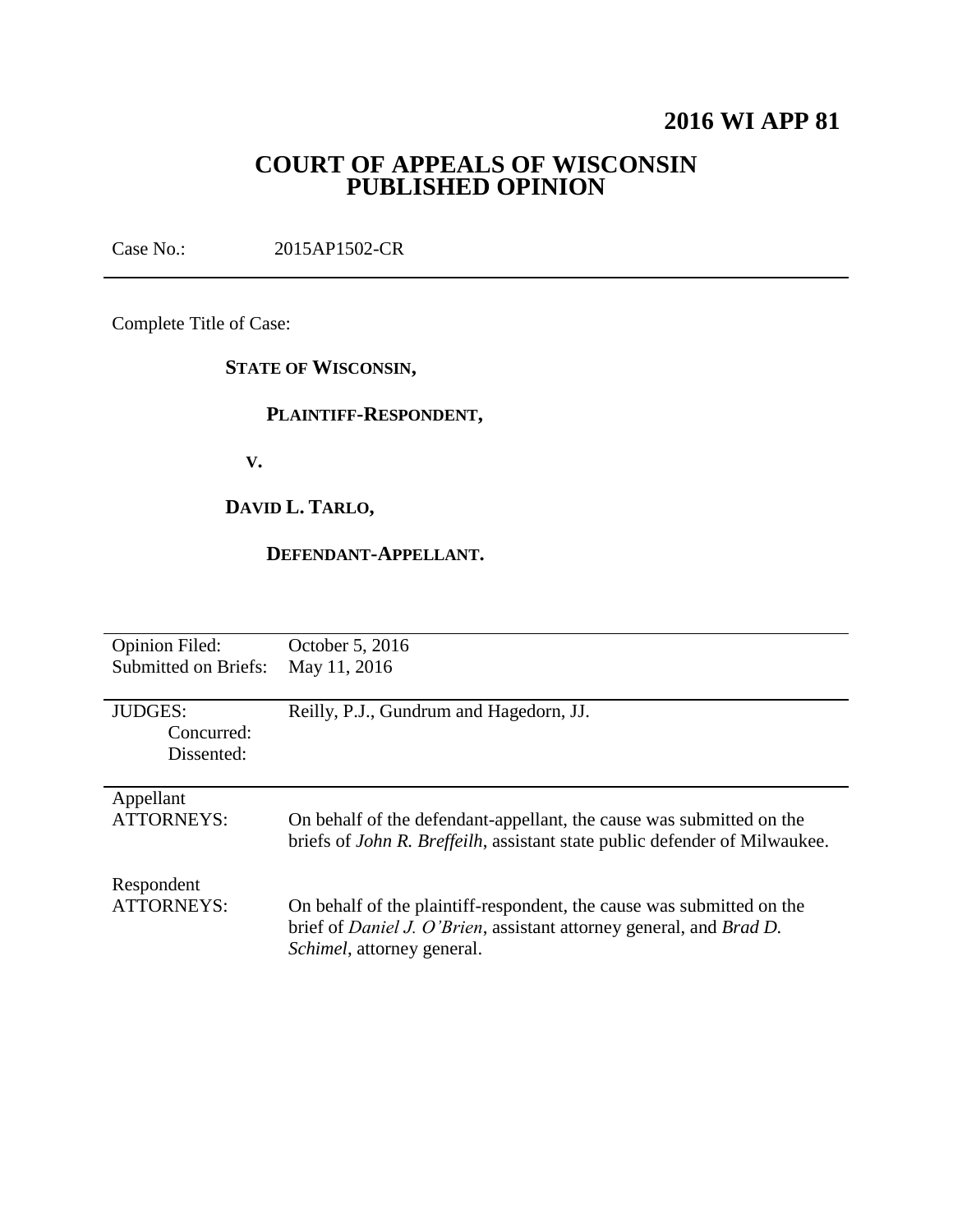# **2016 WI App 81**

## **COURT OF APPEALS DECISION DATED AND FILED**

#### **October 5, 2016**

**Diane M. Fremgen Clerk of Court of Appeals**

# **Appeal No. 2015AP1502-CR Cir. Ct. No. 2013CF175**

#### **NOTICE**

**This opinion is subject to further editing. If published, the official version will appear in the bound volume of the Official Reports.** 

**A party may file with the Supreme Court a petition to review an adverse decision by the Court of Appeals.** *See* **WIS. STAT. § 808.10 and RULE 809.62.** 

#### **STATE OF WISCONSIN IN COURT OF APPEALS**

**STATE OF WISCONSIN,**

 **PLAINTIFF-RESPONDENT,**

 **V.**

**DAVID L. TARLO,**

 **DEFENDANT-APPELLANT.**

APPEAL from a judgment of the circuit court for Walworth County: DAVID M. REDDY, Judge. *Affirmed in part; reversed in part and cause* 

*remanded with directions.*

Before Reilly, P.J., Gundrum and Hagedorn, JJ.

¶1 GUNDRUM, J. David Tarlo challenges the circuit court's award of restitution to the mother of a victim of child pornography. He argues the court erred in concluding the mother met her burden of proving that the claimed loss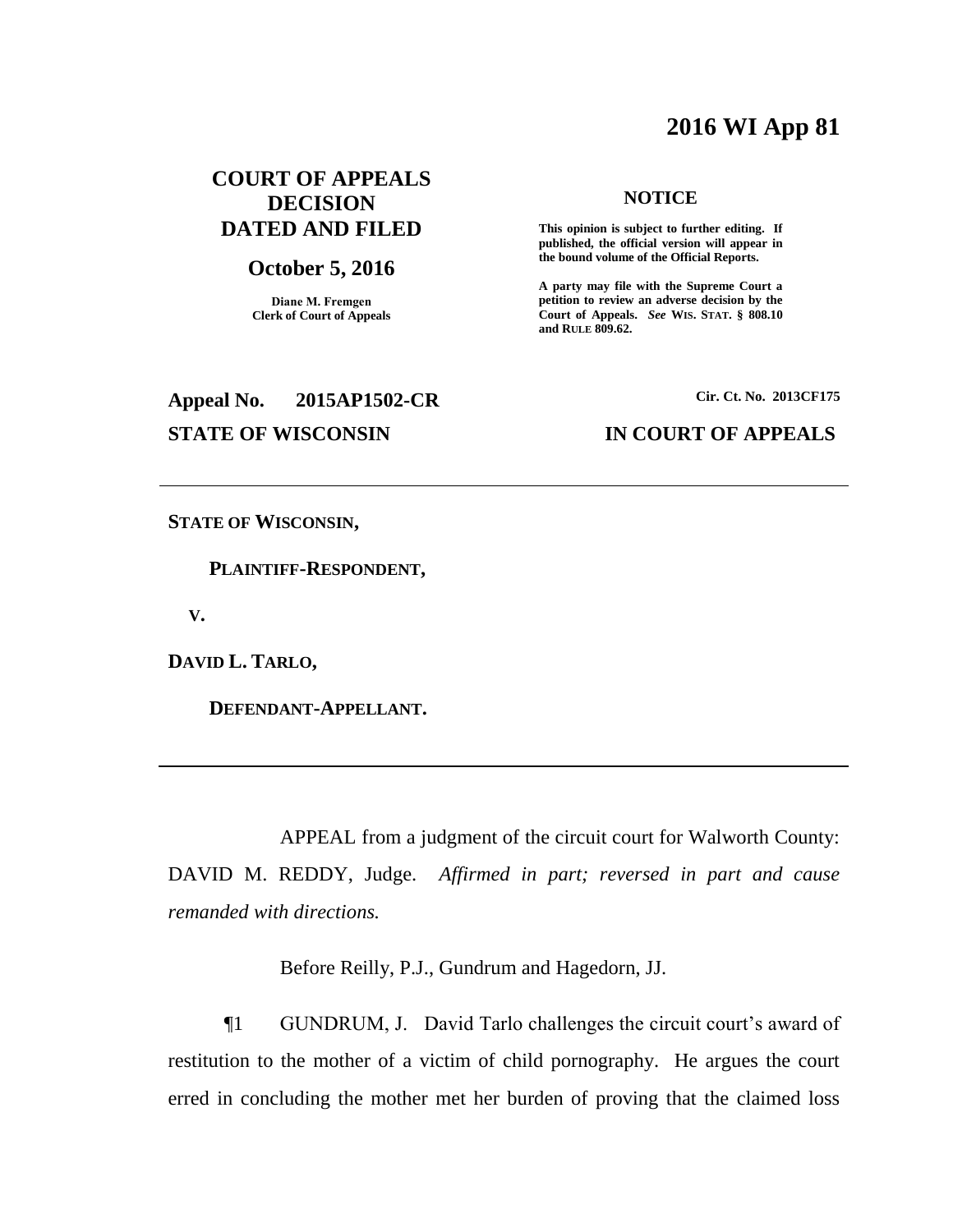was the result of his criminal conduct. We agree and reverse the portion of the judgment requiring restitution.

#### *Background*

¶2 Tarlo was charged with five counts of possession of child pornography in relation to five images found on his computer. According to the criminal complaint, a Wisconsin Department of Justice analyst concluded most of the images were viewed in November and December 2009 and March 2011. Tarlo pled guilty to one of the counts with the other counts being dismissed but read in at sentencing.

¶3 The mother of a child alleged to be in one of the images on Tarlo's computer sought  $$60,000$ <sup>1</sup> in restitution from Tarlo for lost income. She claimed at the restitution hearing before a court commissioner in this case that she was deprived of that amount in income support due to her husband's earlier arrest and ultimate incarceration for producing child pornography, including pornographic images of her daughter. The mother provided testimony from which the court commissioner concluded that one of the images possessed by Tarlo was an image of the daughter that was produced by her husband. The State argued that the restitution request was appropriate because Tarlo had viewed and possessed the image.

¶4 The court commissioner ultimately recommended Tarlo pay restitution of \$10,000. It reached this amount by dividing the \$60,000 requested

 $\overline{a}$ 

<sup>&</sup>lt;sup>1</sup> The mother sought the money in Canadian dollars. She and her daughter live in Canada.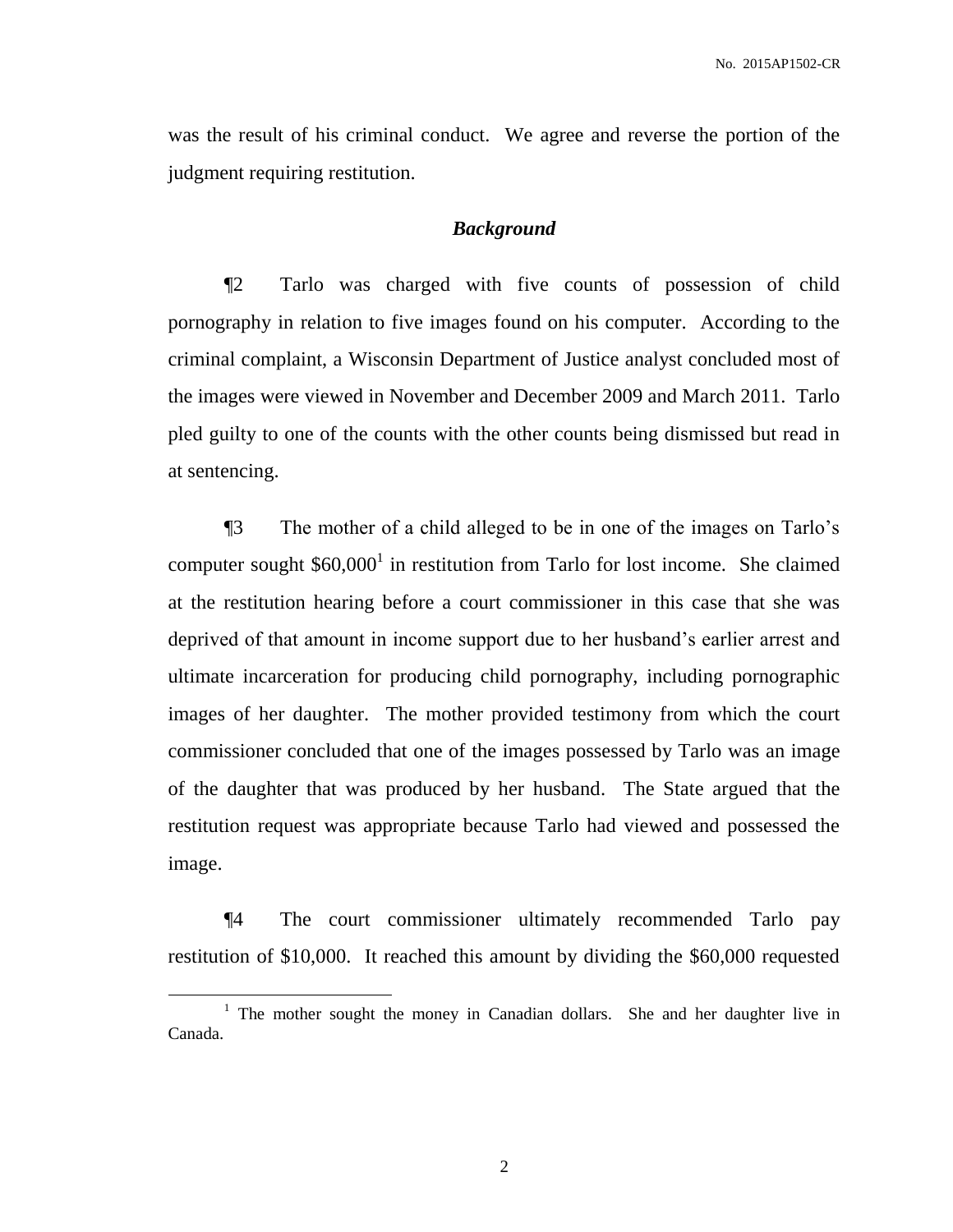by six, which is the total number of people that the mother testified had been caught possessing a pornographic image of the daughter. The circuit court subsequently adopted this recommendation as its own. Tarlo moved for reconsideration, which was denied. He appeals.

### *Discussion*

¶5 Tarlo argues the circuit court erroneously exercised its discretion in ordering him to pay \$10,000 because "the family's lost income is not related to [his] possession" of the daughter's image. He asserts the mother failed to meet her burden of demonstrating that the lost income support she sustained was a result of Tarlo's crime of viewing and possessing her daughter's image.<sup>2</sup> Based upon the evidence presented at the restitution hearing, we must agree.

¶6 At a restitution hearing, "[t]he burden of demonstrating by the preponderance of the evidence the amount of loss sustained by a victim *as a result of a crime considered at sentencing* is on the victim." WIS. STAT. § 973.20(14)(a)  $(2013-14)^3$  (emphasis added). As Tarlo points out, "[b]efore restitution can be ordered' … there must be 'a causal nexus' between the 'crime considered at sentencing' and the damage." *State v. Rash*, 2003 WI App 32, ¶6, 260 Wis. 2d

 $\overline{a}$ 

 $2^2$  Tarlo also argues restitution is inappropriate because the evidence presented at the restitution hearing failed to prove that any of the pornographic images on his computer were actually an image of the mother's daughter. Because we conclude the evidence otherwise failed to establish that the mother's claimed loss was the result of Tarlo's conduct, we need not address that issue. *See State v. Davis*, 2011 WI App 147, ¶15, 337 Wis. 2d 688, 808 N.W.2d 130 (we need not address other issues if one is dispositive). We assume for the sake of this decision that one of the images on Tarlo's computer was an image of the daughter.

<sup>&</sup>lt;sup>3</sup> All references to the Wisconsin Statutes are to the 2013-14 version unless otherwise noted.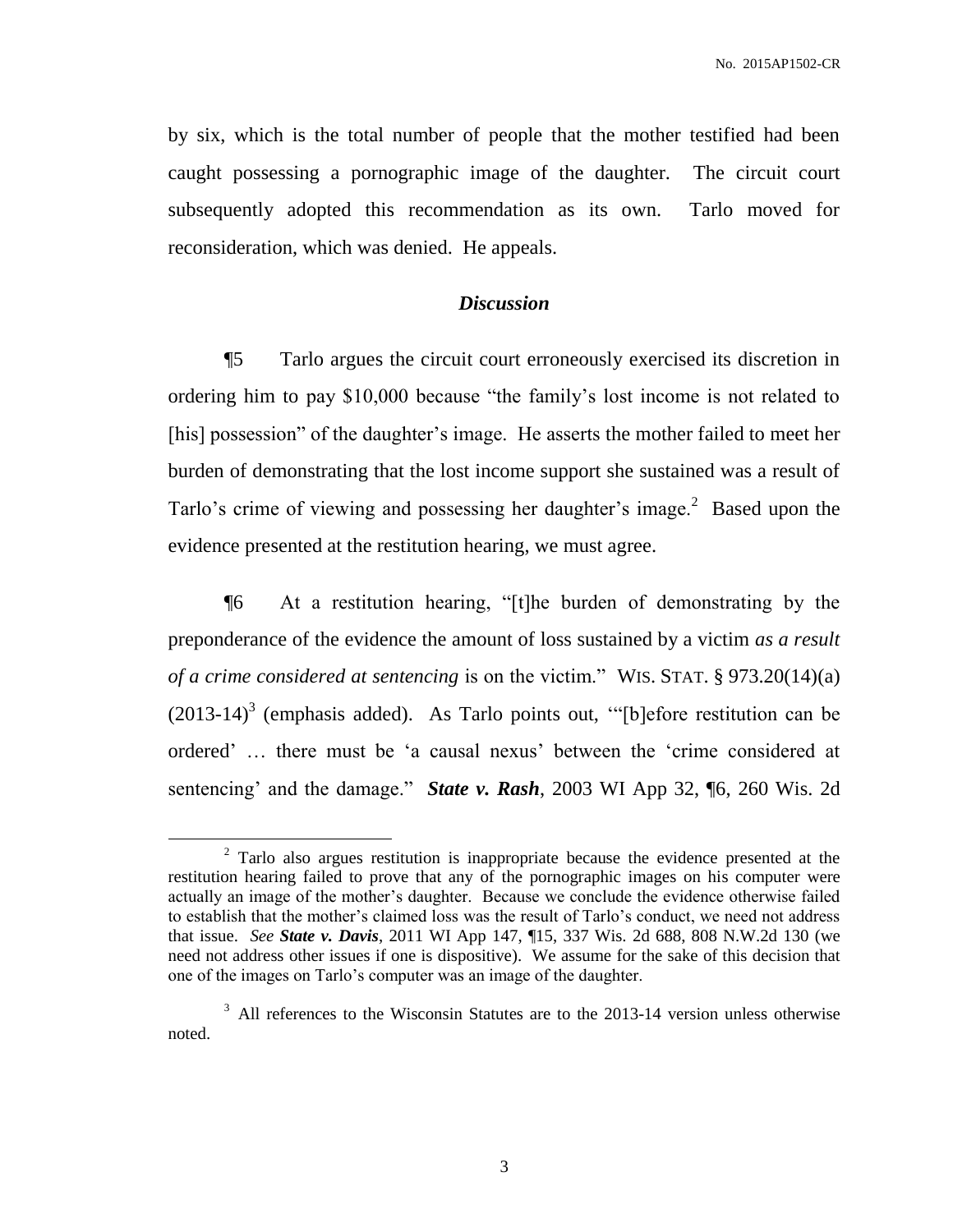369, 659 N.W.2d 189 (citation omitted). "In proving causation, a victim must show that the defendant's criminal activity was a 'substantial factor' in causing damage. The defendant's actions must be the 'precipitating cause of the injury' and the harm must have resulted from 'the natural consequence[s] of the actions.'" *Id.* (alteration in original; citation omitted). "Circuit courts have discretion ... in determining whether the defendant's criminal activity was a substantial factor in causing any expenses for which restitution is claimed." *State v. Johnson*, 2002 WI App 166, ¶7, 256 Wis. 2d 871, 649 N.W.2d 284 (citing *State v. Canady*, 2000 WI App 87,  $\P$ [6, 12, 234 Wis. 2d 261, 610 N.W.2d 147). A discretionary decision "should only be disturbed when there has been an erroneous exercise of that discretion." *State v. Madlock*, 230 Wis. 2d 324, 329, 602 N.W.2d 104 (Ct. App. 1999). A court erroneously exercises its discretion if it exercises its discretion "under an erroneous view of the law," *id.*, or fails to "logically interpret<sup>[]</sup> the facts," *Johnson*, 256 Wis. 2d 871, ¶7.

¶7 While we are to "construe the restitution statute broadly and liberally in order to allow victims to recover their losses," those losses must still be shown to be "*as a result of a defendant's criminal conduct*." *State v. Longmire*, 2004 WI App 90, ¶11, 272 Wis. 2d 759, 681 N.W.2d 534 (citation omitted). It is a "bedrock principle" that restitution should reflect, and a defendant should be made liable for, "the consequences of the defendant's own conduct," "not the conduct of others." *Paroline v. United States*, 134 S. Ct. 1710, 1725, 1729 (2014).

¶8 Here, the evidence presented at the restitution hearing establishes only financial losses incurred as a result of the earlier conduct of the mother's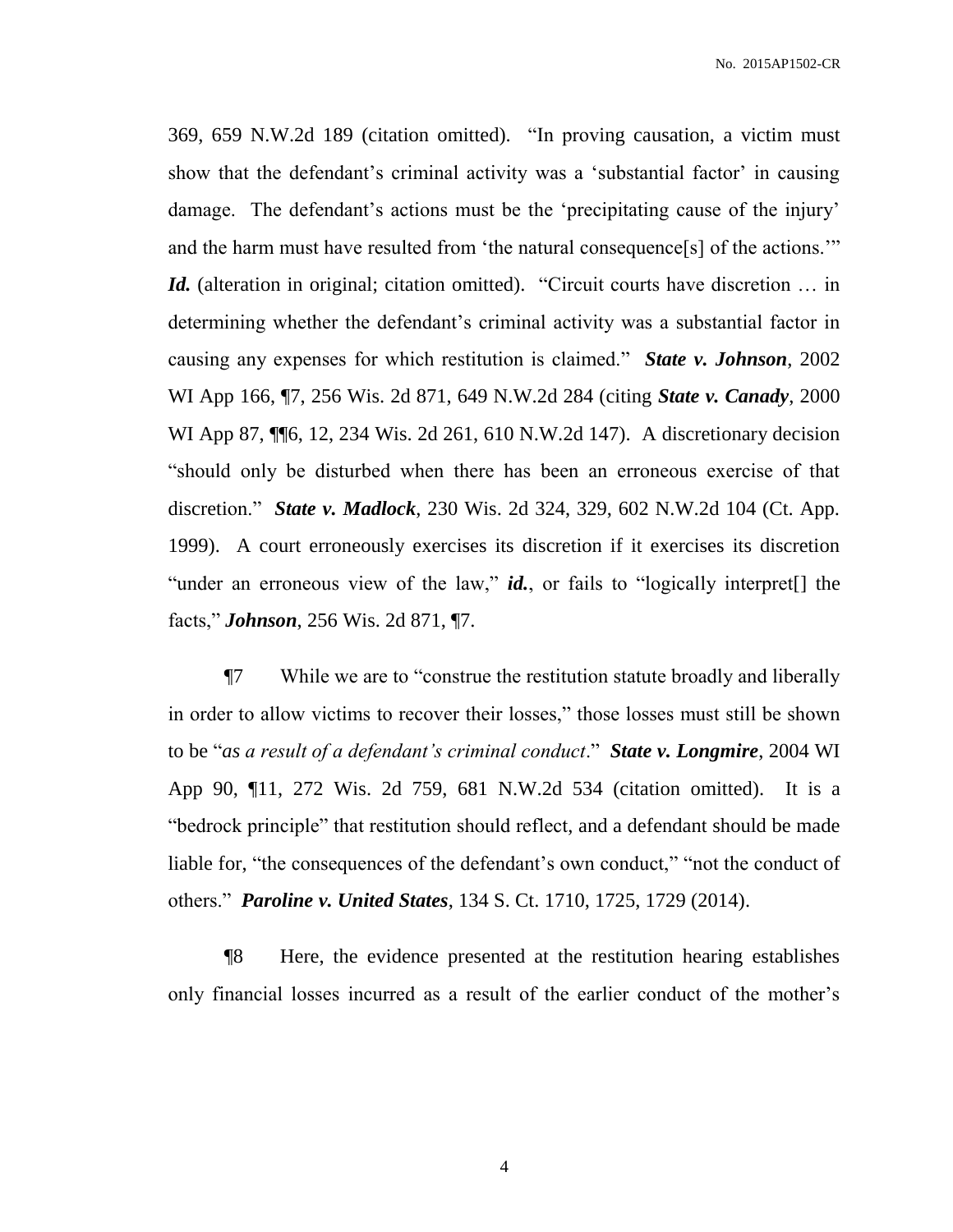husband in producing the child pornography; it does not establish that any of the losses resulted from Tarlo's criminal conduct, or even general trafficking of the daughter's image over the Internet. $4$  The mother presented evidence that she incurred the \$60,000 of lost income support as a result of her husband's arrest and incarceration for his production of child pornography. Of that amount, approximately \$45,000 was lost due to her husband's lost employment and \$15,000 was lost due to her own lost employment because, as the court commissioner found, the mother "needed to quit her jobs to supervise her children and transport them to their treatment sessions." The court commissioner noted, "In reality, this amount could be much higher, but the victims are only seeking \$60,000." The amount could have been much higher because, according to the mother's testimony, \$60,000 was the amount of loss incurred "every year" since 2010, when it was discovered her husband produced the child pornography.

 $\P9$  According to the complaint,<sup>5</sup> most of the images of child pornography on Tarlo's computer were viewed in November and December 2009 and in March  $2011$ .<sup>6</sup> The mother indicated at the restitution hearing, and the record otherwise supports, that she first learned of the viewing and possession of her daughter's image—by Tarlo and five other individuals—at some point in approximately the year leading up to the June 2, 2014 restitution hearing.<sup>7</sup>

 $\overline{a}$ 

(continued)

<sup>4</sup> *See* discussion of *Paroline v. United States*, 134 S. Ct. 1710 (2014), *infra* ¶¶13-16.

<sup>&</sup>lt;sup>5</sup> At the plea hearing, Tarlo agreed the circuit court could rely upon the facts set forth in the complaint as establishing a factual basis for his plea.

<sup>6</sup> Even assuming, as we do, that one of the images on Tarlo's computer was of the daughter, the State identifies no evidence in the record, and we are unable to find any, indicating when Tarlo viewed or possessed that particular image.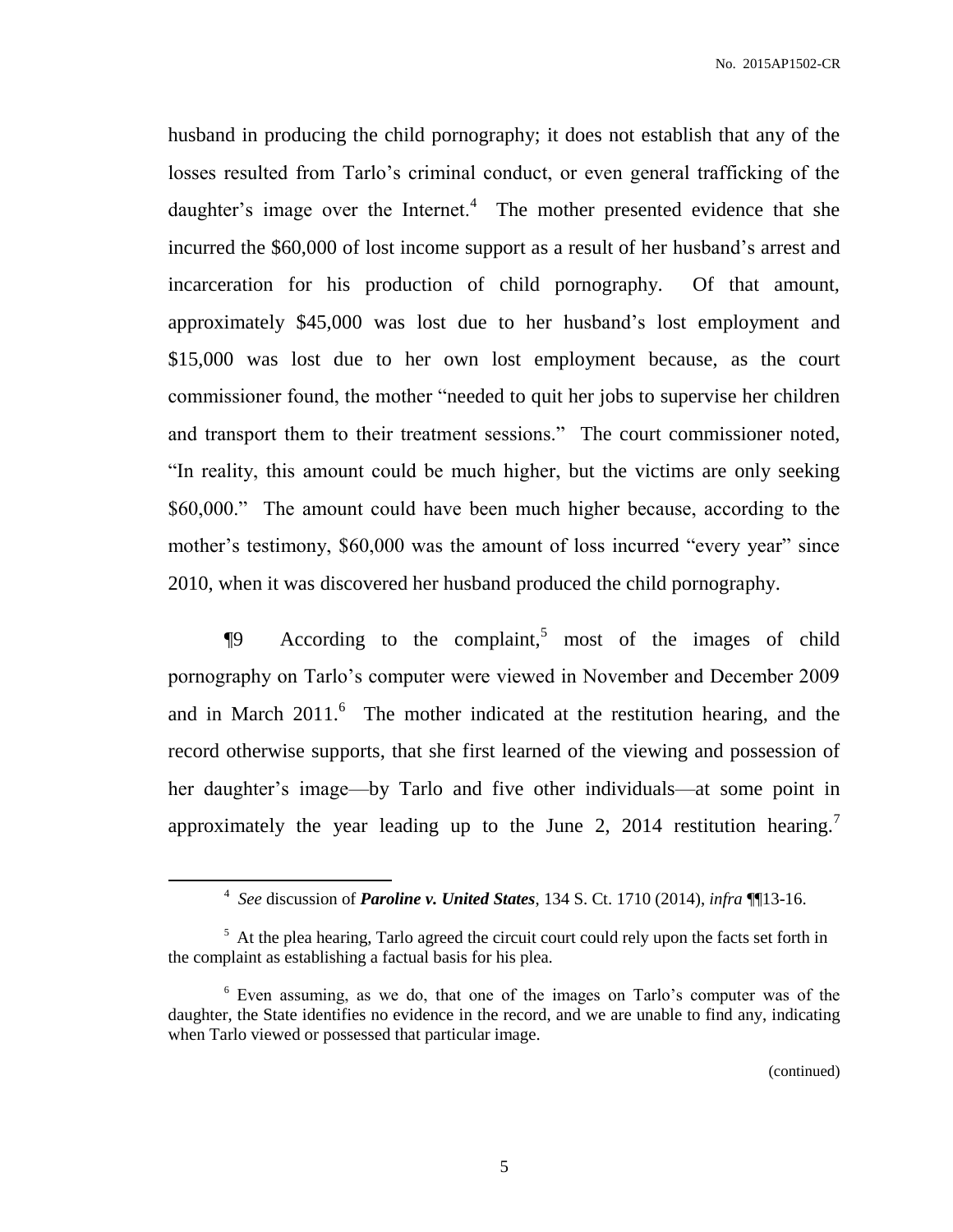However, even if the court had awarded the mother the \$10,000 it did in relation to lost income for that year immediately preceding the restitution hearing, the evidence nonetheless still failed to establish a "causal nexus" between the lost income and the viewing and possession of the image. The evidence established that the income was lost due to the husband's earlier production of child pornography and related arrest and incarceration; no evidence was presented from which the court could reasonably infer that the viewing and possession of the daughter's image by Tarlo or others caused any of the income loss for which the mother sought restitution. *See* WIS. STAT. § 973.20(14)(a).

¶10 The mother also testified she and her children had participated in individual counseling as a result of her husband's production of the child pornography; but she made no request for restitution related to any counseling, provided no testimony or other evidence of any counseling costs, and indicated that the counseling was provided at no cost to her through "crime victim assistance" in relation to her husband's crime. When asked by the court commissioner if she anticipated any future expenses related to Tarlo's crime, such as "other expenses for treatment or therapy that you think is not going to be covered," she could only indicate that "[t]here could be" other expenses, but provided no suggested financial costs, past or present, upon which any treatmentrelated restitution award could be based.

 $\overline{a}$ 

<sup>&</sup>lt;sup>7</sup> The record indicates law enforcement did not learn of Tarlo's viewing and possession of child pornography until April 2013. Since the mother testified she was notified by "the United States" of Tarlo's and others' viewing and possession of her daughter's image in "about the last year" prior to the June 2, 2014 restitution hearing, she presumably first learned of Tarlo's crime in or after April 2013.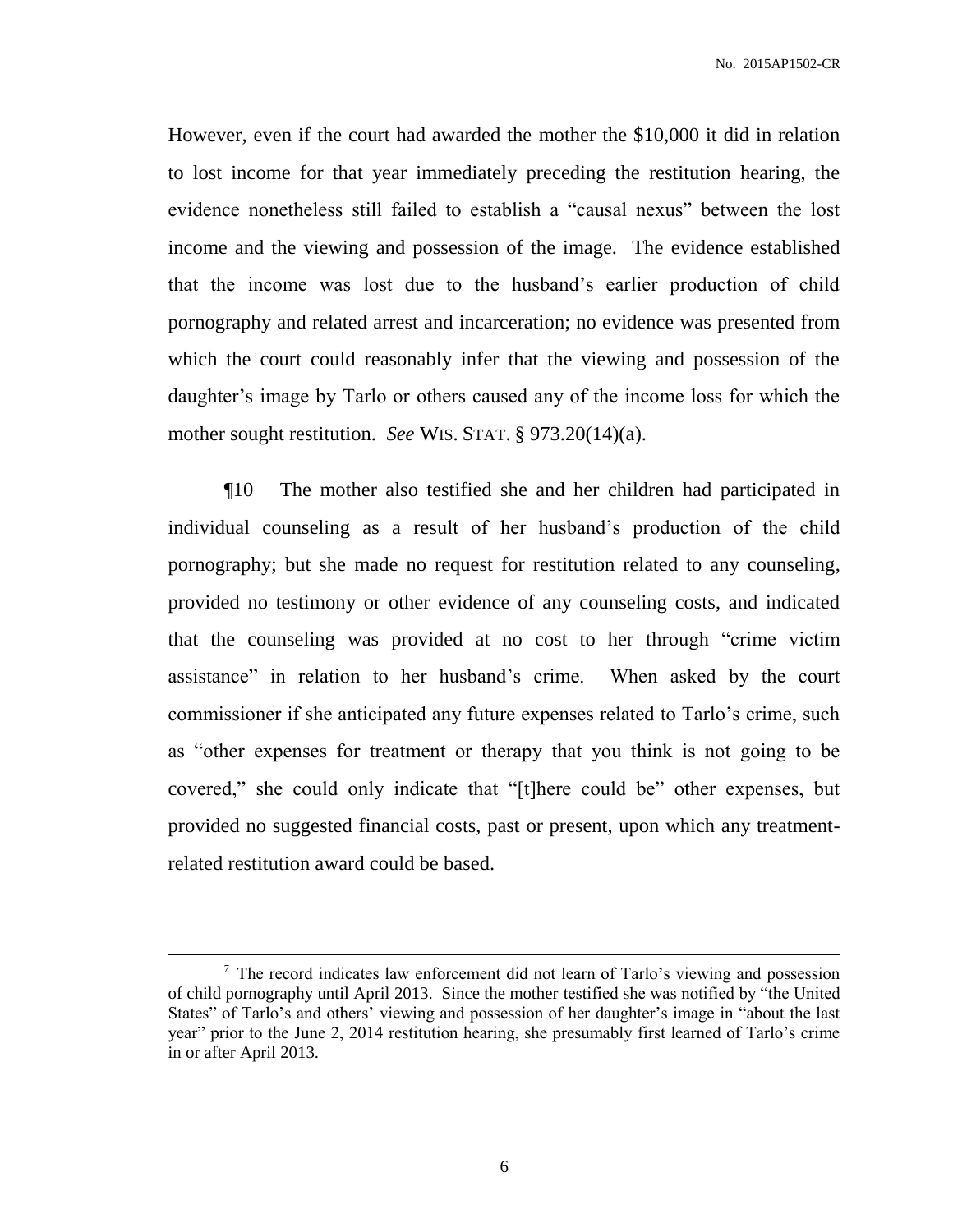¶11 The mother did testify her daughter is revictimized every time an individual views her image and she (the mother) feels revictimized every time she is notified of an individual viewing the image. The mother's and daughter's revictimization cannot be doubted. *See Paroline*, 134 S. Ct. at 1727 ("[E]very viewing of child pornography is a repetition of the victim's abuse."). That said, evidence still needed to be presented from which the circuit court could conclude that financial losses claimed by the mother resulted from the viewing and possession of her daughter's image—and not just the earlier criminal conduct of her husband. No such evidence was presented at the restitution hearing.

¶12 With virtually no analysis or analogizing of the case to this one, the State provides large block quotes from *Paroline* to support its assertion that "[f]ederal case law supports the concept of holding consumers of child pornography liable for restitution to victims even though the pornography is created elsewhere and long ago." While that assertion is generally correct, *Paroline* does not aid the State here.

¶13 The uncle of the victim in *Paroline* sexually abused the victim when she was eight and nine years old in order to produce child pornography. *Id.* at 1717. He was convicted of the offense and required to pay \$6000 in restitution. *Id.* The victim participated in therapy in 1998 and 1999 until the therapist determined she was "back to normal." *Id.* The victim suffered "a major blow to her recovery," however, when she learned at age seventeen "that images of her abuse were being trafficked on the Internet." *Id.* The possessors of her images "easily number[ed] in the thousands," and the knowledge that her images "were circulated far and wide" renewed her trauma and "made it difficult for her to recover from her abuse." *Id.*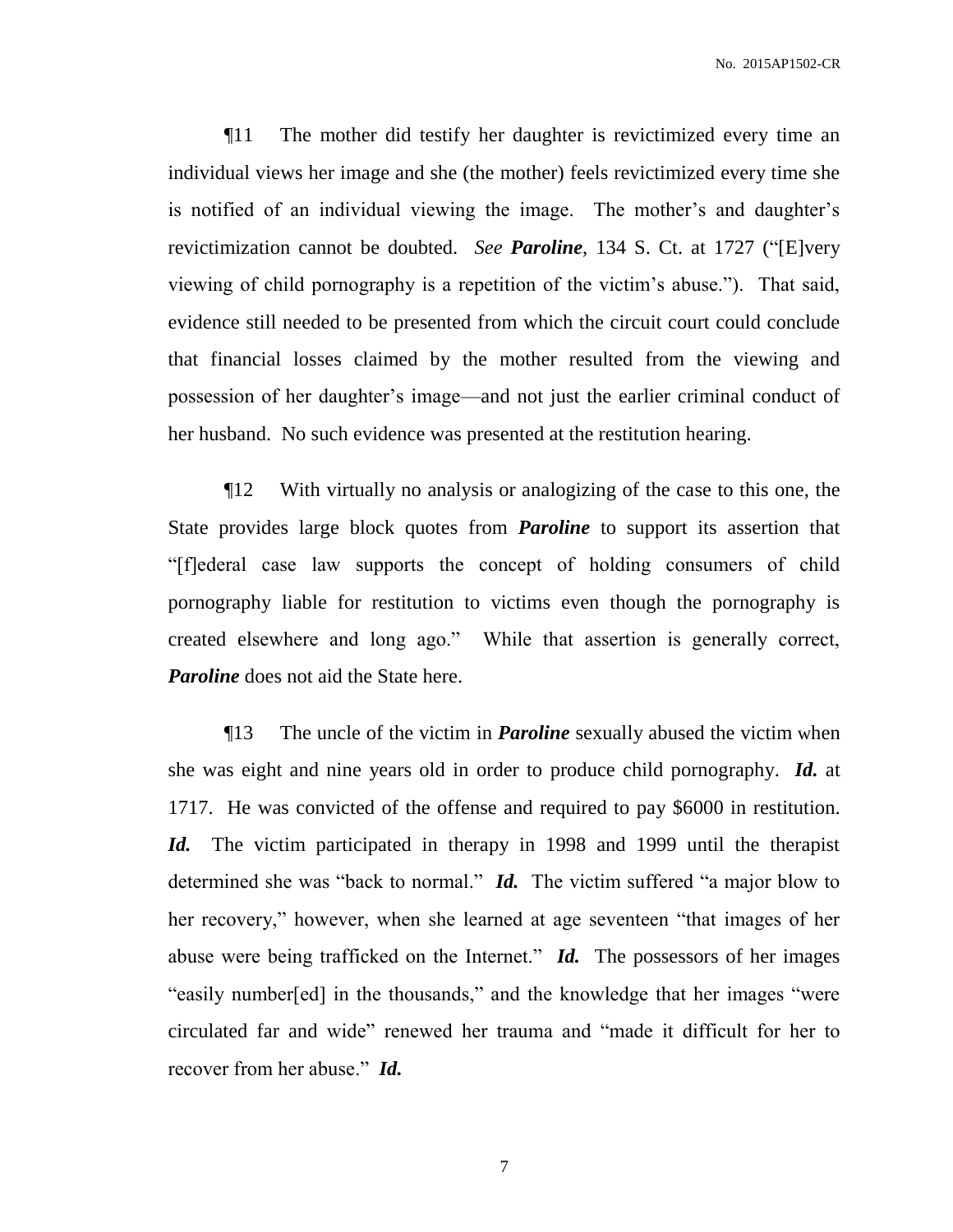¶14 Paroline later was convicted in relation to possessing between 150 and 300 images of child pornography, including two which depicted the victim. *Id.* at 1717-18. The victim sought restitution under 18 U.S.C. § 2259 (1996) in the amount of nearly \$3 million in lost income and \$500,000 in future treatment and counseling expenses. *Paroline*, 134 S. Ct. at 1718. The district court declined to award restitution, holding that the government failed to establish losses proximately caused by Paroline's crime. *Id.* On appeal, the Supreme Court struggled with the question of causation and how courts could properly award restitution in cases where "a particular defendant … is one of thousands who have possessed and will in the future possess the victim's images." *Id.* at 1722. The Court continued, "In determining the amount of general losses a defendant must pay under § 2259 the ultimate question is how much of these losses were the 'proximate result,' § 2259(b)(3)(F), of that individual's offense." *Paroline*, 134 S. Ct. at 1722. The Court discussed factors federal district courts should consider, as "rough guideposts," in determining an appropriate amount of restitution, and it remanded the matter back to the district court. *Id.* at 1728, 1730.

¶15 Ultimately, under the federal statute at issue in that case, *Paroline* allows a victim in the "special context" of child pornography to recover restitution from a possessor of the pornographic image even though "none of [the victim's] claimed losses flowed from any specific knowledge about [the possessor] or his offense conduct," so long as the victim's losses are shown to have been the result of trafficking in the image in general. *Id.* at 1718, 1726-28. In *Paroline*, "the victim's costs of treatment and lost income result[ed] from the trauma of knowing that images of her abuse [were] being viewed over and over," *id.* at 1722, and the evidence discussed by the Court indicates the restitution sought by the victim related to the "major blow to her recovery" which occurred when she learned at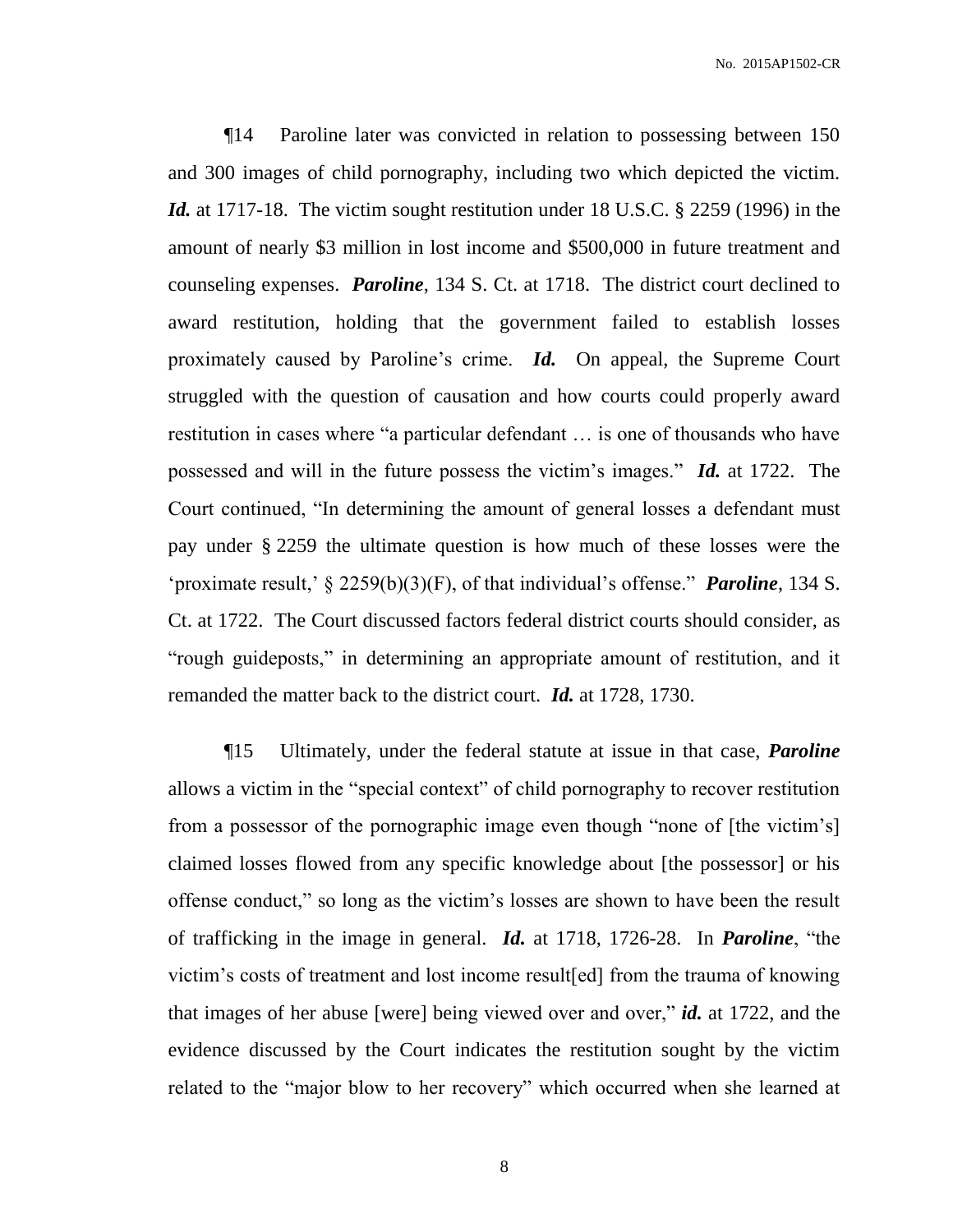age seventeen that her image was being viewed on the Internet, by individuals such as Paroline. *Id.* at 1717-18, 1722. By contrast, in the case before us, there simply was no evidence presented of income lost or treatment costs incurred, or of income that will be lost or costs that will be incurred, as a result of Tarlo or others viewing and possessing the daughter's image.

¶16 Significantly, the *Paroline* Court noted that a victim's "losses sustained as a result of the initial physical abuse" are to be "disaggregat[ed]" from "aggregate losses, including the costs of psychiatric treatment and lost income, that stem from the ongoing traffic in her images as a whole." *Id.* at 1722. Again, here the mother testified only as to the loss of income resulting from her husband's initial abuse of her children, including her daughter, and provided no testimony of losses "stem[ming] from" Tarlo or others viewing and possessing her daughter's image. Her testimony only supports the conclusion that she would have incurred all the financial losses to which she testified at the restitution hearing even if no one had ever viewed or possessed an image of her daughter via computer.<sup>8</sup>

¶17 Nevertheless, the State argues that Tarlo's conduct was a substantial factor in the loss of both the mother's and her husband's income. According to the State, this causal nexus was established because

 $\overline{a}$ 

<sup>&</sup>lt;sup>8</sup> The mother testified that the children had *stopped* going to counseling "over a year" prior to the June 2, 2014 restitution hearing, which was around the same time the mother first learned of Tarlo and others viewing and possessing the daughter's image. *See supra* ¶9. Thus, we see no factual connection in the record between the counseling in which the victim participated and any trafficking of her image on the Internet generally, much less the viewing and possession of it by Tarlo. While the mother also testified that she began going to counseling around the time the children stopped, her testimony did not suggest she began counseling because of Tarlo or others viewing and possessing her daughter's image, received counseling for any reason other than her husband's crime, or incurred any counseling costs.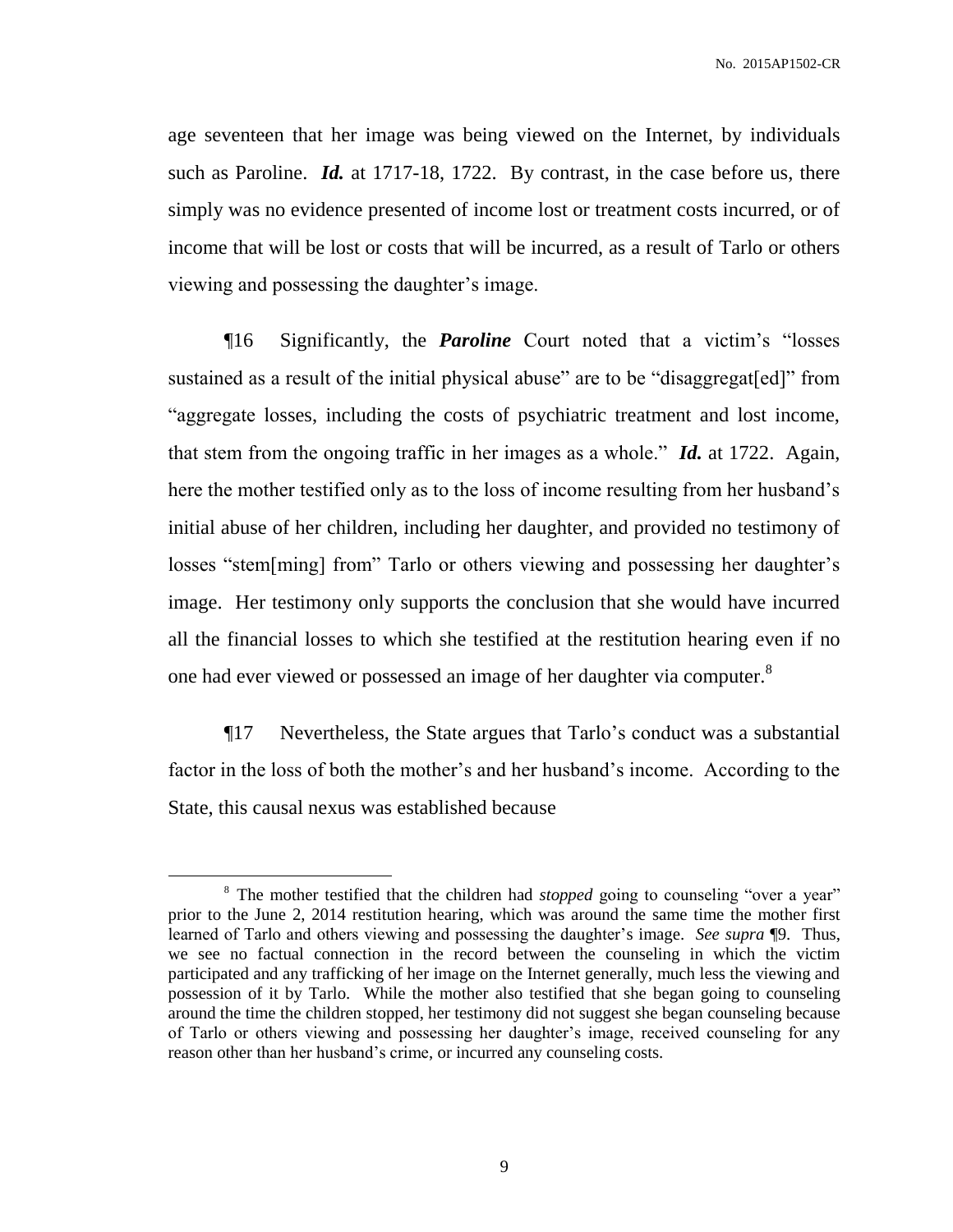Tarlo's role as a consumer [of the child pornography] *retrospectively encouraged* the creation and distribution of the victim's sexually explicit images by [the mother's] husband who believed there would be consumers like Tarlo out there, so he created the images and put them on the internet for those consumers to enjoy. (Emphasis added.)

The court commissioner, and by adoption the circuit court, rested its decision on similar reasoning, which we find flawed. It may be that when he produced the child pornography, the husband believed, based on his *prior* Internet experience, that the images eventually would be circulated on the Internet and viewed by other persons. It may also be that this belief contributed to his decision to produce the child pornography, which production resulted in his arrest, imprisonment, and loss of employment. It cannot be said, however, that Tarlo's actions, which occurred *after* the husband produced the pornography, caused the husband to produce it. Indeed, there is no evidence whatsoever to suggest the husband would not have produced the pornography if Tarlo or the others had not subsequently viewed and possessed it.

¶18 The restitution statute places on the victim the burden of proving that any losses sustained were "a result of a crime considered at sentencing." WIS. STAT.  $\S 973.20(14)(a)$ . A "result" of a crime follows from the commission of the crime; the result does not precede the crime. *See Result*, BLACK'S LAW DICTIONARY (10th ed. 2014) (defining "result" as "[a] consequence, effect, or conclusion," "[t]hat which is achieved, brought about, or obtained, esp. by purposeful action," and "[t]o be a physical, logical, or legal consequence; to proceed as an outcome or conclusion"); *Result*, WEBSTER'S THIRD NEW INTERNATIONAL DICTIONARY (1993) (defining "result" as "to proceed, spring, or arise as a consequence, effect, or conclusion"); *see also Paroline*, 134 S. Ct. at